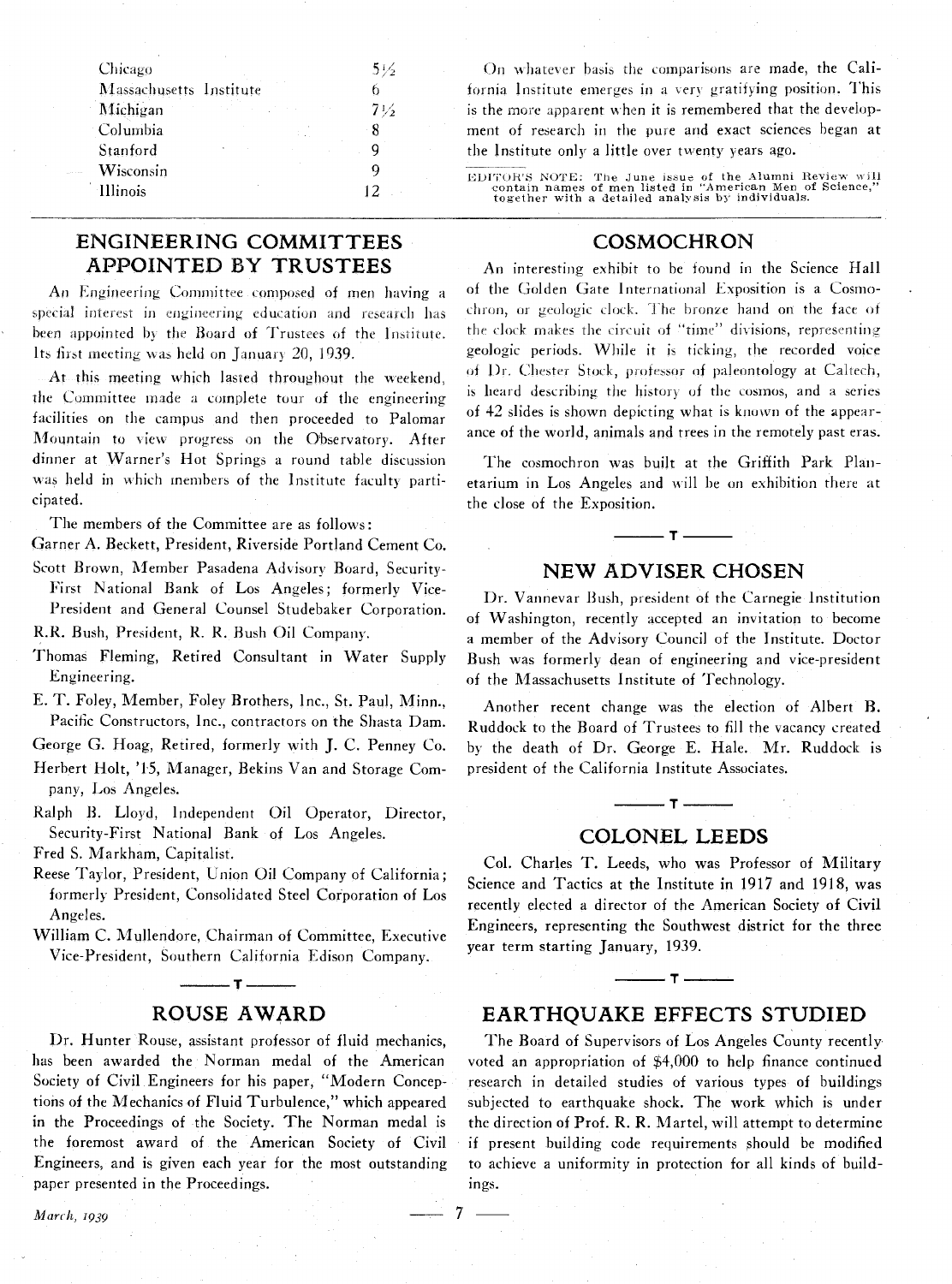## **ALUMNI MEETINGS**

### $B_V$  JOHN E. SHIELD, 22, and GEORGE LANGSNER, 31

## TECHNICOLOR-N.B.C. MEETING

One of the most interesting and well attended meetings of the Alumni Association was held on Friday evening, January 20, 1939, when Mr. J. A. Ball, vice-president and technical director of the Technicolor Motion Picture Corporation, spoke on the Technicolor process to one group of members, while another group of members visited the new Hollywood studios of the National Broadcasting Co.

The meeting, as originally planned, was to be held in the Review Room of the Electrical Research Products, Inc., in Hollywood, which has a seating capacity of 110 persons. Because of the enthusiastic response to the reservation request, the Social Committee was in a quandary because of its inability to secure a larger meeting place on such short notice, which was solved by Mr. Ball consenting to present his talk to two separate audiences, and the Committee then made arrangements for one group to visit the broadcasting studio, while the other listened to him.

Mr. Ball, who is a graduate of the Massachusetts Institute of Technology, gave a very interesting resume of the historical background of the Technicolor process, and a general description of the methods and problems facing the process today. At the conclusion of his talk several reels of Technicolor motion pictures were shown which provided the lighter part of the program.

The conducted tour of the new National Broadcasting Company studio was enjoyed by those attending, as they were permitted to learn and see at first hand the last word in radio broadcast facilities, with its specially designed and acoustically treated walls, cork insulated floors, and the latest engineering equipment. Another feature was the exhibition of sound effects.

The arrangements for the meeting were made by Sidney Zipser, '30, of the Technicolor Motion Picture Company.

#### ANNUAL DANCE

Only once in a while - once a year lately - do the erstwhile students of The Institute get together with their ladies to trip the light fantastic. The latest such occasion was on February 4th at the Biltmore Ballroom in Los Angeles. 433 couples were enthusiastically present, included among whom were 72 Seniors, who attended as guests. Music was provided by Larry Kent's Orchestra, and entertainment during intermissions by sad-faced Boothe Bertram. The performance of the latter certainly seemed to intrigue those who were close enough to see his numerous styles of headgear and facial expression.

Faculty members present were Prof. and Mrs. Franklin Thomas, Prof. and Mrs. Philip Fogg, and Prof. and Mrs. Ray Untereiner. The success of the affair was largely due to Clarence Kiech '26, Mr. and Mrs. Lawrence K. Gould '33, and Paul C. Schaffner '37.

## MEMBERSHIP EXCEEDS 1,000

By WILLIAM H. MOHR, '29, Membership Ghairman

The Membership Committee is very happy to announce that there are now over 1,000 members of the California Institute of Technology Alumni Association. Our Association has grown a little each year until this year we have been able to reach our goal.

The activity of all members and their cooperation in making this year a successful one is sincerely appreciated by your Board of Directors. We have endeavored to please you by publishing a Directory of Alumni this year in addition to the quarterly Alumni Review and the numerous meetings that are held for your benefit.

A membership of over 1,000 in an Institution that has less than 2,500 graduates is a record that others might well envy.  $-T -$ 

### **PLACEMENTS**

Hal Hill, '11, chairman of the Placements Committee, has recently addressed groups of seniors and a few underclassmen on the essentials of interviews. He has endeavored to prepare these men for personal contacts with potential employers and their representatives, through pointing out good and bad features of appearance and demeanor. Interviews are now being held on the campus by personnel agents of several large firms. It is reported that Hal's advice to some 150 men is standing in good stead.

To alumni, the Placements Committee would like it known that excellent positions are sometimes lost to Tech men just because the right candidate's application card is not on file at the time the call is received. Several openings have gone begging during the past several weeks. If you are interested in improved employment, send your credentials to the Alumni office on the campus, together with mention of salary and type of work desired.

# $-T -$ **DIRECTORY**

By now you have perused the pages of the 1939 Directory. You have checked your own listings. You have probably discovered that several alumni live or work near you. Perhaps you have already looked up some of them. You have spent some time learning what your classmates are doing. You have probably saved your copy for constant reference.

According to early reports, the Directory is being found of inestimable value, has been studied for an average of about two hours per man. Two thousand man-hours of scrutiny!

The Directory committee tried diligently to provide completeness, accuracy and useability. Since it was impossible to obtain all desired data, due to time and financial limitations, it is now urged that members aid in filling in addresses and affiliations or reporting errors. It is hoped that the Directory can be issued biannually. Meantime, the Alumni Review will endeavor to report changes which qualify for the "News of Classes" department.

 $8 -$ 

Alumni Review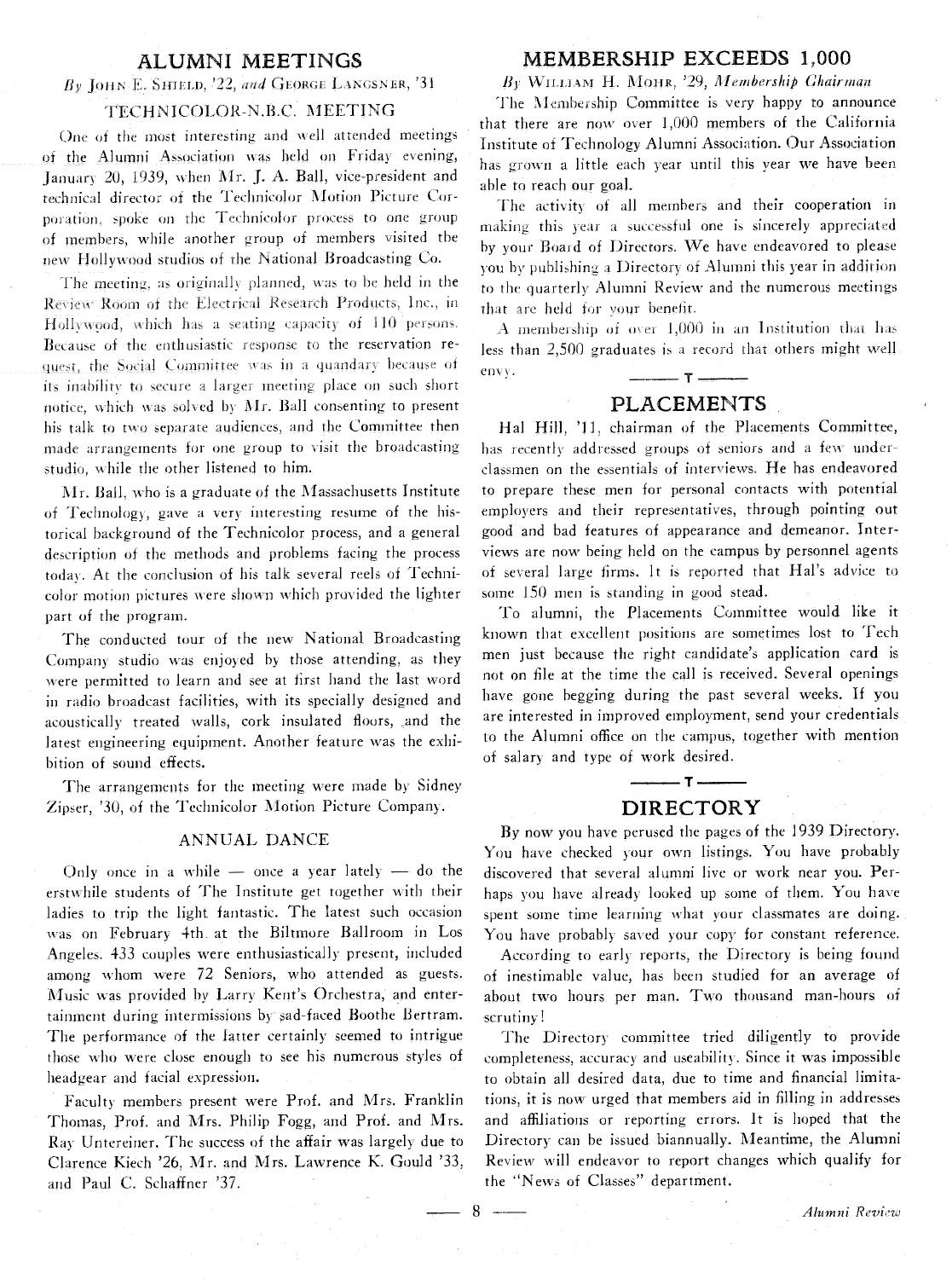## WHAT'S NEW ON LIFE MEMBERSHIP?

Historically speaking, our present Caltech Alumni Association LIFE MEMBERSHIP PLAN is just about four years old. The Association, by unanimous consent of its membership in 1935, voted an amendment to the then existent Constitution to permit members to buy a Life Membership. The same provision was carried over in the Articles of Incorporation.

Briefly here are the main points of this plan: By payment of \$50.00 in one sum a fully paid Life Membership card is issued. Payment of  $$11.00$  for five years or  $$6.00$  for ten years will provide the means of acquiring a Life Membership on an installment basis. Thus the plan has been made available to every Tech Alumnus regardless of his economic situation. The money received by the Association is deposited with the Institute and interest only can be used by the Association for its general expenses. On the installment plan when a member fails to meet his annual payment he merely loses his membership for that year but may resume payments in the future without penalty.

This plan was the outgrowth of lessons learned during the late unlamented depression. When times get hard members readily drop out of such organizations as Alumni Associations. However, those are the times when such Associations are needed most of all, i.e. the Placement Service work. By using this long range, reserve building program, the bump from any loss of members can be softened. It is estimated that the cost of getting each annual membership runs between 35 and 50 cents. This cost is of course lost motion for it must be repeated each year. The Life Membership plan can eliminate that loss and insure persistency of membership in the Association. In brief, the Association with a large reserve fund from Life Members, could be in an enviable position with sure economic status and effective expenditure of funds.

Results to date, we believe, have justified the wisdom of the Plan and established its practical value. At present there are forty-nine fully paid Life Members and fifty-six on the Installment Plan. The spread in classes represented runs from 1898 to 1937. In fact, every class from 1920 to 1937 has at least one Life Member. Approximately 10 per cent of the current memberships are subscribers to the plan. The results obtained thus far were mainly the efforts of solicitations made during the first two years of the plan's existence. Efforts are now being made by the Board of Directors to revive the popularity of the plan.

Naturally the Board of Directors would like to see you a Life Member if you have not already signed up. Yet what could such a plan have in it for the individual alumnus? First of all, there never would be any more duns mailed to you for dues; you're in for good. (NUISANCE VAL-UE). Secondly, the cost of annual membership is bound to advance as the organization grows, and by means of this plan you can peg the cost of Alumni Membership to you

at the present low level. (ECONOMIC VALUE). Thirdly, your bit toward establishing a permanent, financially sound organization that can be depended on in good and had times is unquestionably done for all time to come. (SENTI-MENTAL VALUE).

A DEPOSIT OF \$6.00 IS ALL THAT IS NECES-SARY TO START - RESOLVE TO DO YOUR STARTING IN 1939.

# $T -$ **NEW GRADING SYSTEM**

**Fwo** important changes in the grading system at the Institute have been made during the present school year. The numerical system has been replaced by the more widely used alphabetical system and the meanings of the various grades has been changed.

Whereas in the past a grade of *'2* denoted average arid a grade of '1' denoted below average, under the new system C' denotes satisfactory work though below average and a grade of 'I)' denotes unsatisfactory work though still counting as 'I' in the old system for computing grade points.

The main advantage in the system is that it eliminates the impression that a great number fail because of the necessarily large number of students who are below average.

Because of the almost universal use of the alphabetical system, it is more easily understood by prospective employers, as comparisons can easily be made with grades received at other colleges and universities.

Under this new system fewer blue slips at mid terms have been given students than were issued in previous years.

 $-$  T  $-$ 

## **STARS MAY SHINE UNSEEN**

Astronomers cannot prove it, but they strongly suspect that there are stars in the sky which, although shining, cannot be seen, according to a report by Dr. Fritz Zwicky published in a recent issue of the Astrophysical Journal.

This seeming paradox would come about if the stars were of extreme density and so possessed an enormous gravitational force, which would act strangely on the light these stars might emit. This force would do two things, according to Doctor Zwicky. It would slow up the light from these stars so that rays would take an infinitely long time to reach an external point, and even if it did arrive, would reach the external point without energ; and thus be impossible of detection.

Such stars would be of a type called collapsed neutron stars and would represent the lowest states of energy which matter could possess without turning into radiation. This concept was postulated to explain the outpouring of radiant energy which supernovae possess for their brief period of brightness.

Doctor Zwicky has discovered eight supernovae or exploding stars while working with the Schmidt telescope at Palomar Mountain, one of them being the brightest star ever observed. VAL-<br>
Doctor Zwicky has discovered eight supernovae or ex-<br>
bound ploding stars while working with the Schmidt telescope at<br>
of this Palomar Mountain, one of them being the brightest star<br>
o you ever observed.<br>
<u>Alumni Rev</u>